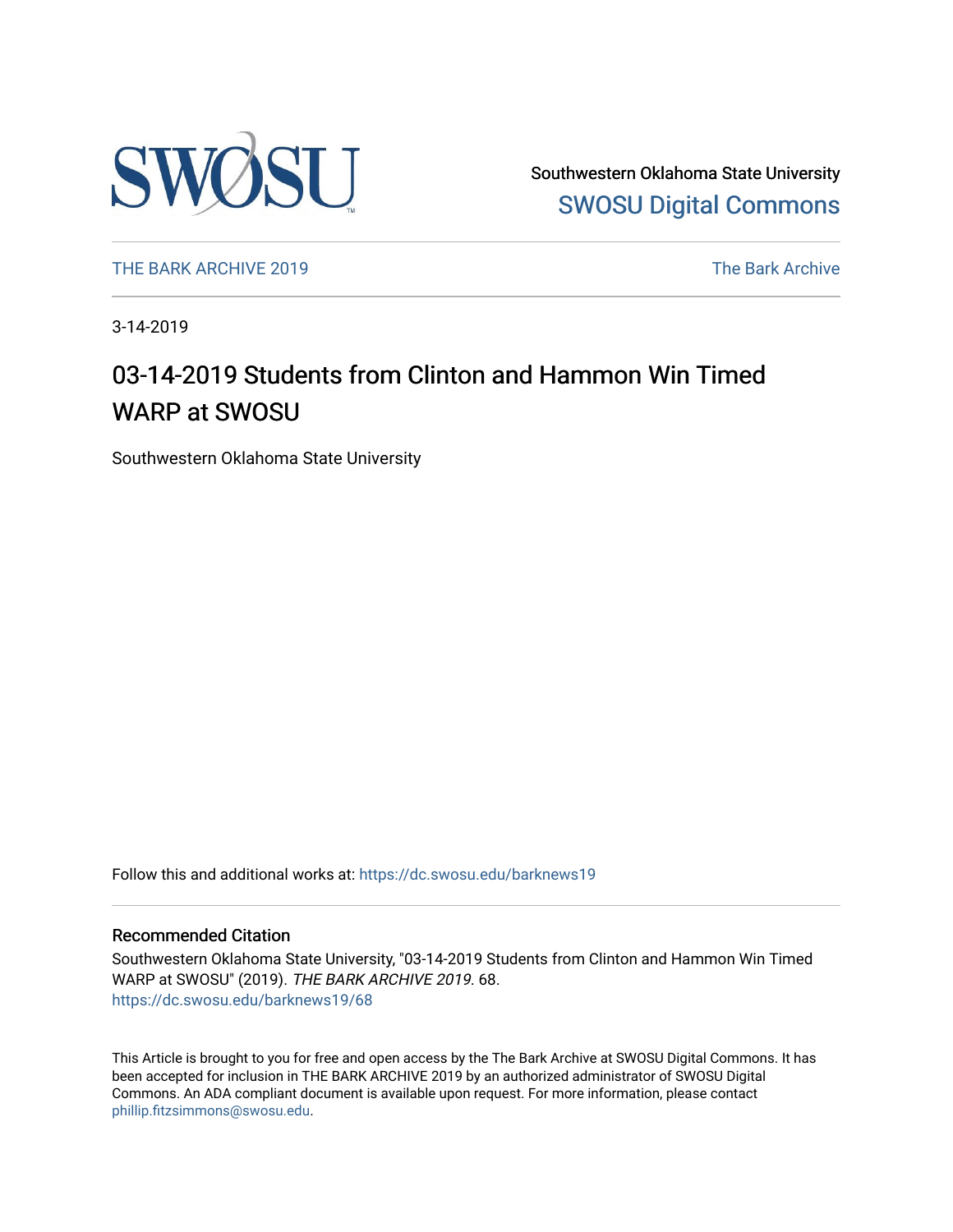

14 March, 2019

# **Students from Clinton and Hammon Win Timed WARP at SWOSU**

Students from Clinton High School and Hammon High School were the top three finishers at Southwestern Oklahoma State University-Sayre's annual writing competition called Timed WARP (Writing and Research Program), which was held recently on the Sayre campus.

Alexia Aston of Clinton High School won first place and a \$600 scholarship. Cole was accompanied by English teacher Brittany Miller.

Hammon High School's Jalynn Lamb won second place and a \$500 scholarship.

Delaynie Peters, also of Hammon High School, won third place and a \$400 scholarship. Hammon High School's English teacher is Mary Cole.

"I really appreciate all of the teachers who took time out of their busy schedules to allow their students this opportunity to excel and win a valuable scholarship to further their education," said SWOSU-Sayre Language Arts Instructor and Timed WARP director Terry Ford.

Ford said that Timed WARP is a chance for high school students to not only compete for scholarships, but they also get feedback on their writing from college instructors and familiarize themselves with the Sayre campus.

The high school teachers who accompanied students were presented with continuing education workshops given by SWOSU Language and Literature Professors Dr. Nolan Meditz, Dr. Marc DiPaola and Dr. Victoria Gaydosik.

All of the visitors to campus were treated to breakfast and lunch, entertained with games, and awarded prizes.

"I'd like to thank all participating SWOSU administration, faculty and staff members for their help in making this year's Timed WARP such a success," Ford said.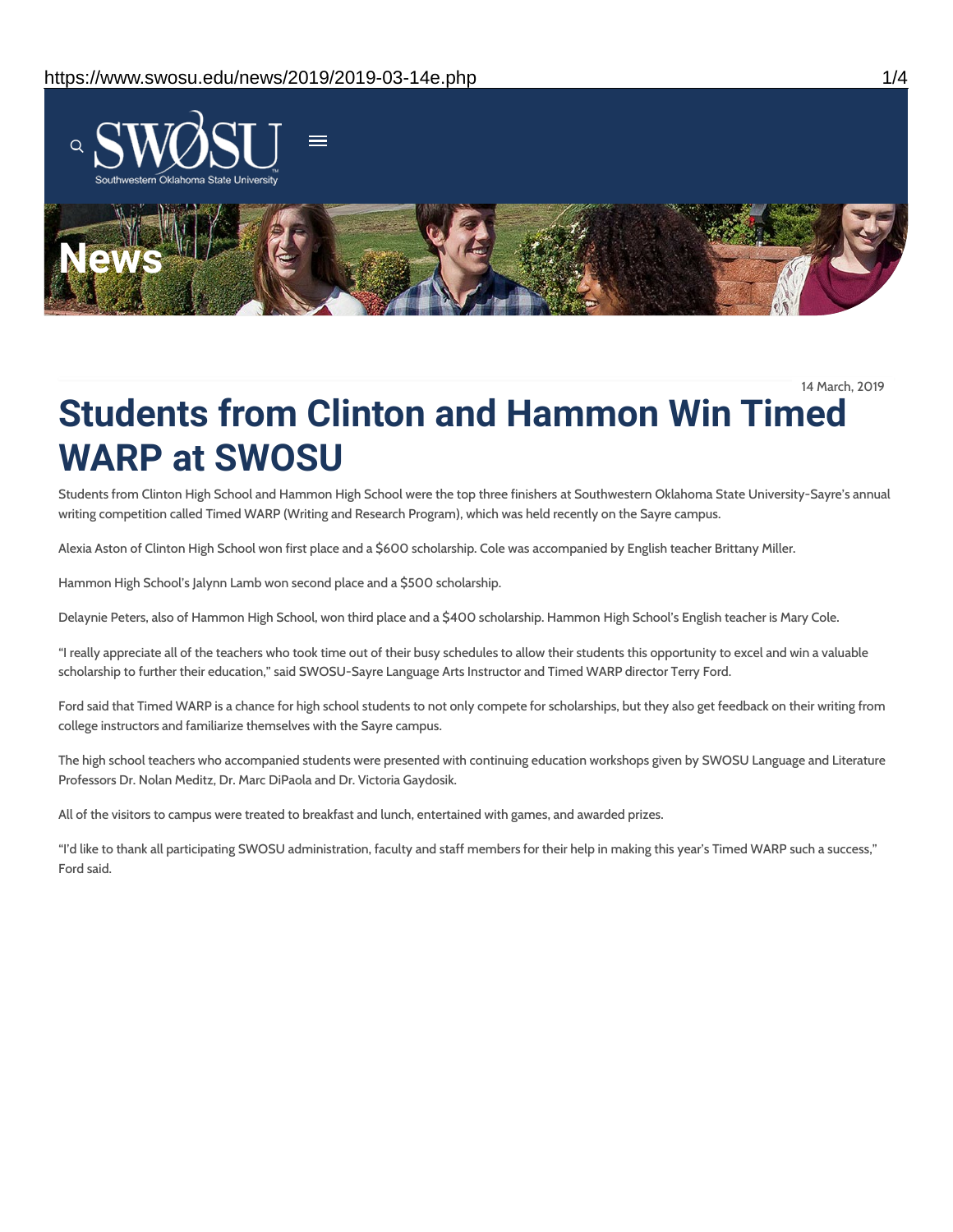| Academics                | D |
|--------------------------|---|
| Administration           | D |
| Alumni and Foundation    | D |
| Community                | D |
| Events                   | D |
| <b>Faculty and Staff</b> | D |
| Miscellaneous            | D |
| Sayre                    | D |
| <b>Students</b>          | D |

## **Archive Links**  $2018$  $2019$ [2020](https://www.swosu.edu/news/2020/index.php)  $\bullet$ [Archive](https://dc.swosu.edu/bark/) **Archive Archive Archive Archive Archive** Archive Archive Archive Archive Archive Archive Archive Archive



### Weatherford Campus

100 Campus Drive Weatherford, OK 73096

### Sayre Campus

409 E Mississippi Ave Sayre, OK 73662

Connect to Us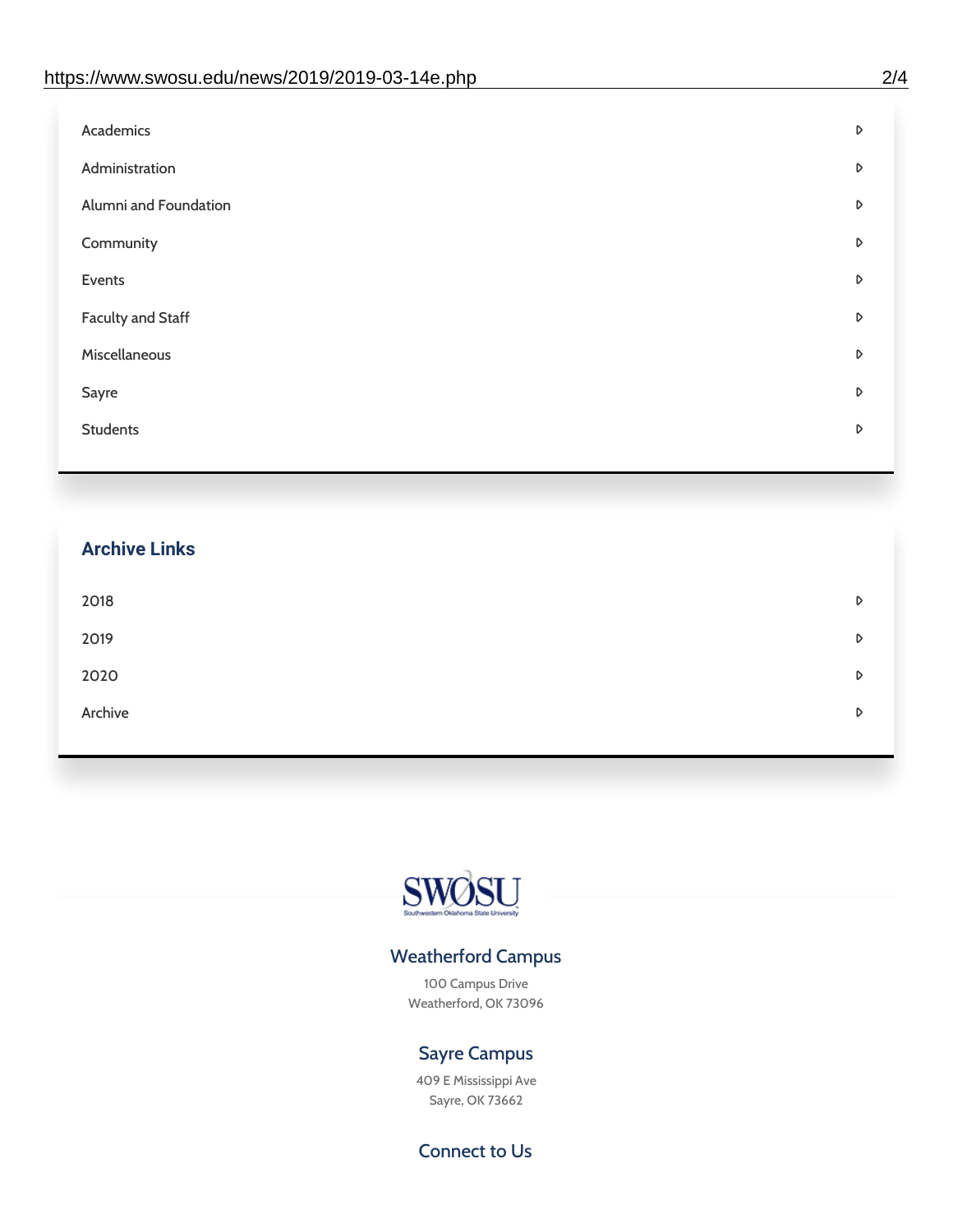千岁回调

Contact [Information](https://www.swosu.edu/about/contact.php) [University/Facility](https://www.swosu.edu/about/operating-hours.php) Hours [Campus](https://map.concept3d.com/?id=768#!ct/10964,10214,10213,10212,10205,10204,10203,10202,10136,10129,10128,0,31226,10130,10201,10641,0) Map

Give to [SWOSU](https://standingfirmly.com/donate)

Shop [SWOSU](https://shopswosu.merchorders.com/)



**[Directory](https://www.swosu.edu/directory/index.php)** 

[Calendar](https://eventpublisher.dudesolutions.com/swosu/)

[Apply](https://www.swosu.edu/admissions/apply-to-swosu.php)

[GoSWOSU](https://qlsso.quicklaunchsso.com/home/1267)

[Jobs@SWOSU](https://swosu.csod.com/ux/ats/careersite/1/home?c=swosu)



Current [Students](https://bulldog.swosu.edu/index.php)

[Faculty](https://bulldog.swosu.edu/faculty-staff/index.php) and Staff

**Enrollment Management** [580.774.3782](tel:5807743782)

> **PR/Marketing** [580.774.3063](tel:5807743063)

**Campus Police** [580.774.3111](tel:5807743111)